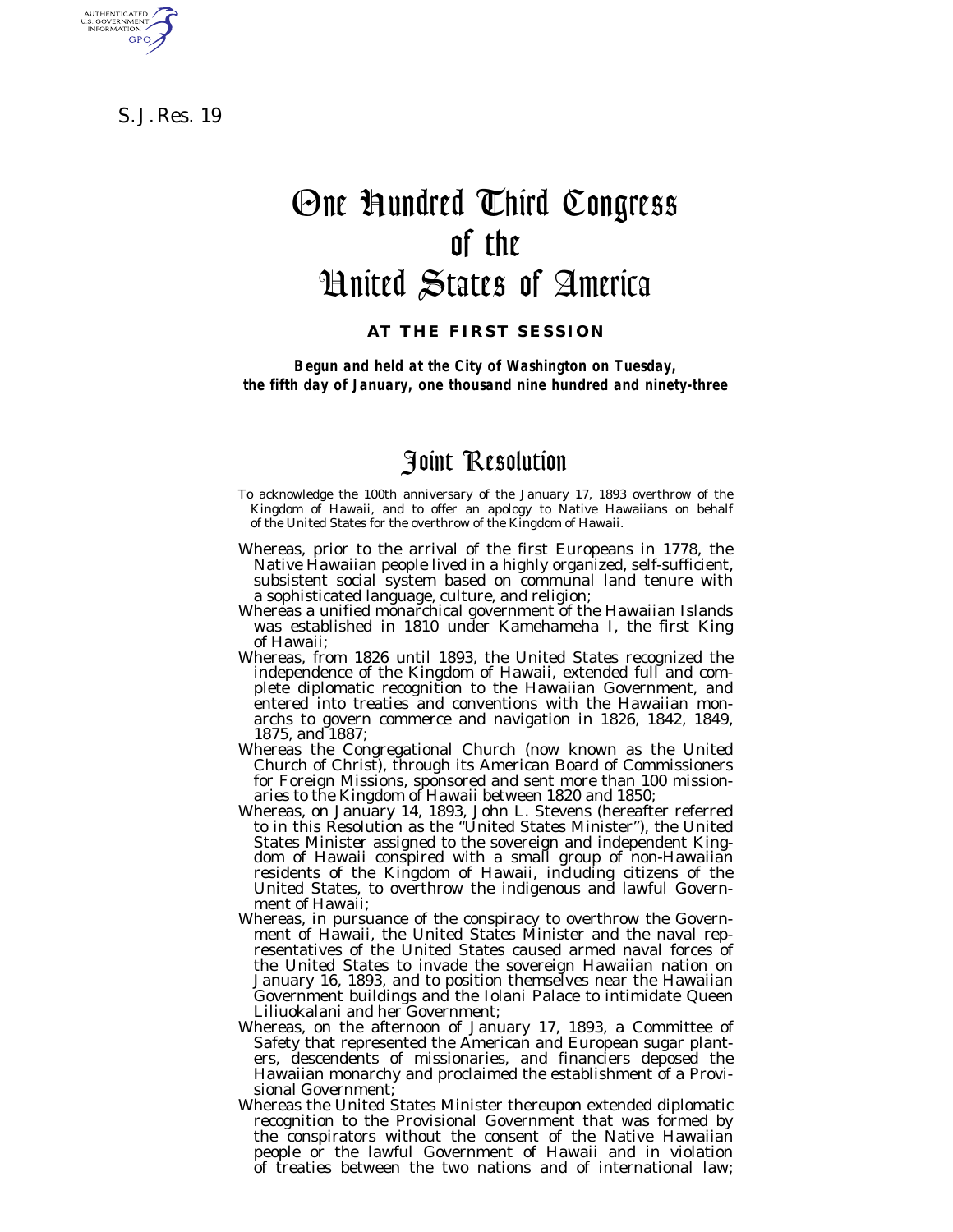Whereas, soon thereafter, when informed of the risk of bloodshed with resistance, Queen Liliuokalani issued the following statement yielding her authority to the United States Government rather than to the Provisional Government:

''I Liliuokalani, by the Grace of God and under the Constitution of the Hawaiian Kingdom, Queen, do hereby solemnly protest against any and all acts done against myself and the Constitutional Government of the Hawaiian Kingdom by certain persons claiming to have established a Provisional Government of and for this Kingdom.

''That I yield to the superior force of the United States of America whose Minister Plenipotentiary, His Excellency John L. Stevens, has caused United States troops to be landed at Honolulu and declared that he would support the Provisional Government.

''Now to avoid any collision of armed forces, and perhaps the loss of life, I do this under protest and impelled by said force yield my authority until such time as the Government of the United States shall, upon facts being presented to it, undo the action of its representatives and reinstate me in the authority which I claim as the Constitutional Sovereign of the Hawaiian Islands.''. Done at Honolulu this 17th day of January, A.D. 1893.;

- Whereas, without the active support and intervention by the United States diplomatic and military representatives, the insurrection against the Government of Queen Liliuokalani would have failed for lack of popular support and insufficient arms;
- Whereas, on February 1, 1893, the United States Minister raised the American flag and proclaimed Hawaii to be a protectorate of the United States;
- Whereas the report of a Presidentially established investigation conducted by former Congressman James Blount into the events surrounding the insurrection and overthrow of January 17, 1893, concluded that the United States diplomatic and military representatives had abused their authority and were responsible for the change in government;
- Whereas, as a result of this investigation, the United States Minister to Hawaii was recalled from his diplomatic post and the military commander of the United States armed forces stationed in Hawaii was disciplined and forced to resign his commission;
- Whereas, in a message to Congress on December 18, 1893, President Grover Cleveland reported fully and accurately on the illegal acts of the conspirators, described such acts as an ''act of war, committed with the participation of a diplomatic representative of the United States and without authority of Congress'', and acknowledged that by such acts the government of a peaceful and friendly people was overthrown;
- Whereas President Cleveland further concluded that a ''substantial wrong has thus been done which a due regard for our national character as well as the rights of the injured people requires we should endeavor to repair'' and called for the restoration of the Hawaiian monarchy;
- Whereas the Provisional Government protested President Cleveland's call for the restoration of the monarchy and continued to hold state power and pursue annexation to the United States;
- Whereas the Provisional Government successfully lobbied the Committee on Foreign Relations of the Senate (hereafter referred to in this Resolution as the ''Committee'') to conduct a new inves-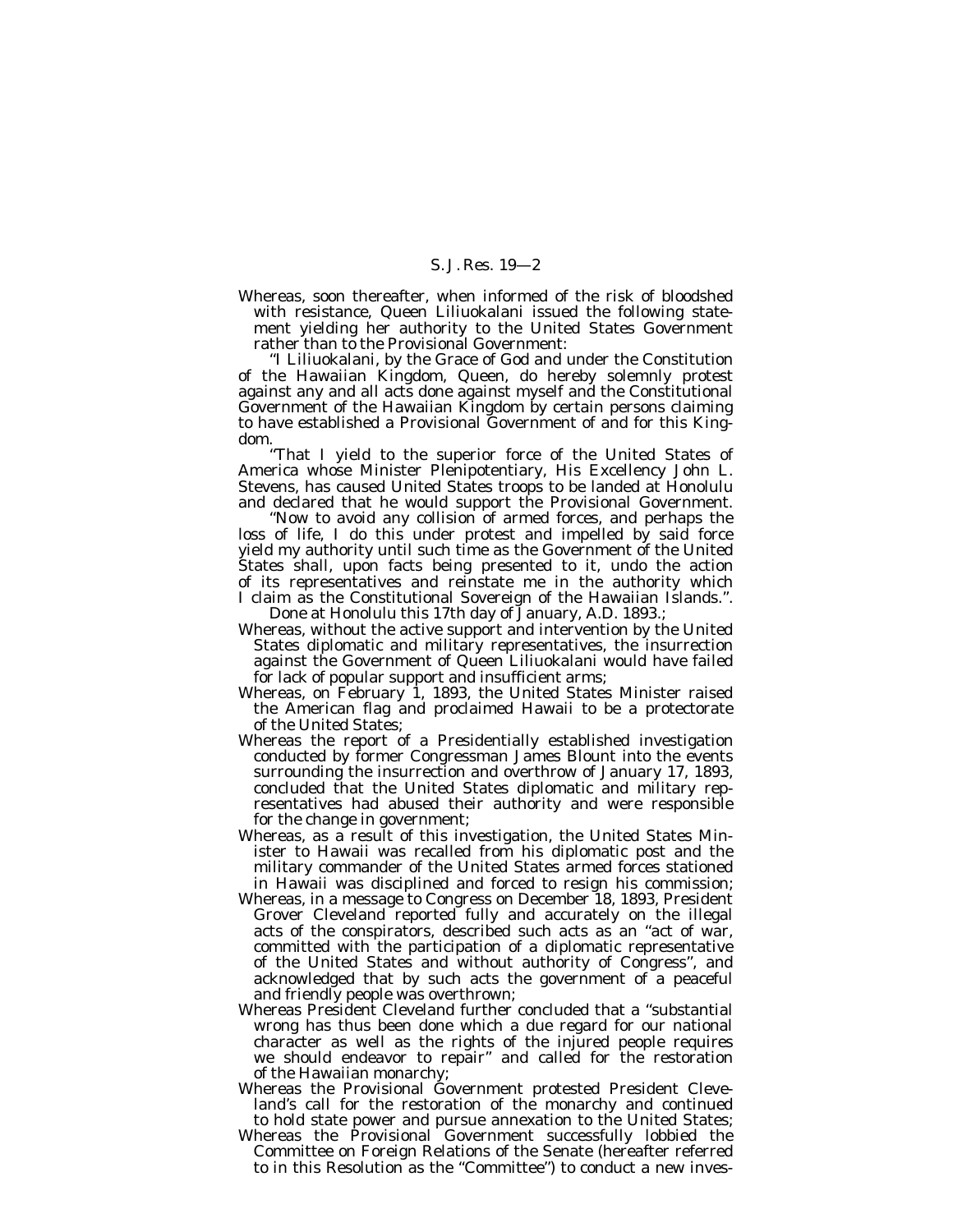tigation into the events surrounding the overthrow of the monarchy;

- Whereas the Committee and its chairman, Senator John Morgan, conducted hearings in Washington, D.C., from December 27, 1893, through February 26, 1894, in which members of the Provisional Government justified and condoned the actions of the United States Minister and recommended annexation of Hawaii;
- Whereas, although the Provisional Government was able to obscure the role of the United States in the illegal overthrow of the Hawaiian monarchy, it was unable to rally the support from two-thirds of the Senate needed to ratify a treaty of annexation;
- Whereas, on July 4, 1894, the Provisional Government declared itself to be the Republic of Hawaii;
- Whereas, on January 24, 1895, while imprisoned in Iolani Palace, Queen Liliuokalani was forced by representatives of the Republic of Hawaii to officially abdicate her throne;
- Whereas, in the 1896 United States Presidential election, William McKinley replaced Grover Cleveland;
- Whereas, on July 7, 1898, as a consequence of the Spanish-American War, President McKinley signed the Newlands Joint Resolution that provided for the annexation of Hawaii;
- Whereas, through the Newlands Resolution, the self-declared Republic of Hawaii ceded sovereignty over the Hawaiian Islands to the United States;
- Whereas the Republic of Hawaii also ceded 1,800,000 acres of crown, government and public lands of the Kingdom of Hawaii, without the consent of or compensation to the Native Hawaiian people of Hawaii or their sovereign government;
- Whereas the Congress, through the Newlands Resolution, ratified the cession, annexed Hawaii as part of the United States, and vested title to the lands in Hawaii in the United States;
- Whereas the Newlands Resolution also specified that treaties existing between Hawaii and foreign nations were to immediately cease and be replaced by United States treaties with such nations;
- Whereas the Newlands Resolution effected the transaction between the Republic of Hawaii and the United States Government;
- Whereas the indigenous Hawaiian people never directly relinquished their claims to their inherent sovereignty as a people or over their national lands to the United States, either through their monarchy or through a plebiscite or referendum;
- Whereas, on April 30, 1900, President McKinley signed the Organic Act that provided a government for the territory of Hawaii and defined the political structure and powers of the newly established Territorial Government and its relationship to the United States;
- Whereas, on August 21, 1959, Hawaii became the 50th State of the United States;
- Whereas the health and well-being of the Native Hawaiian people is intrinsically tied to their deep feelings and attachment to the land;
- Whereas the long-range economic and social changes in Hawaii over the nineteenth and early twentieth centuries have been devastating to the population and to the health and well-being of the Hawaiian people;
- Whereas the Native Hawaiian people are determined to preserve, develop and transmit to future generations their ancestral territory, and their cultural identity in accordance with their own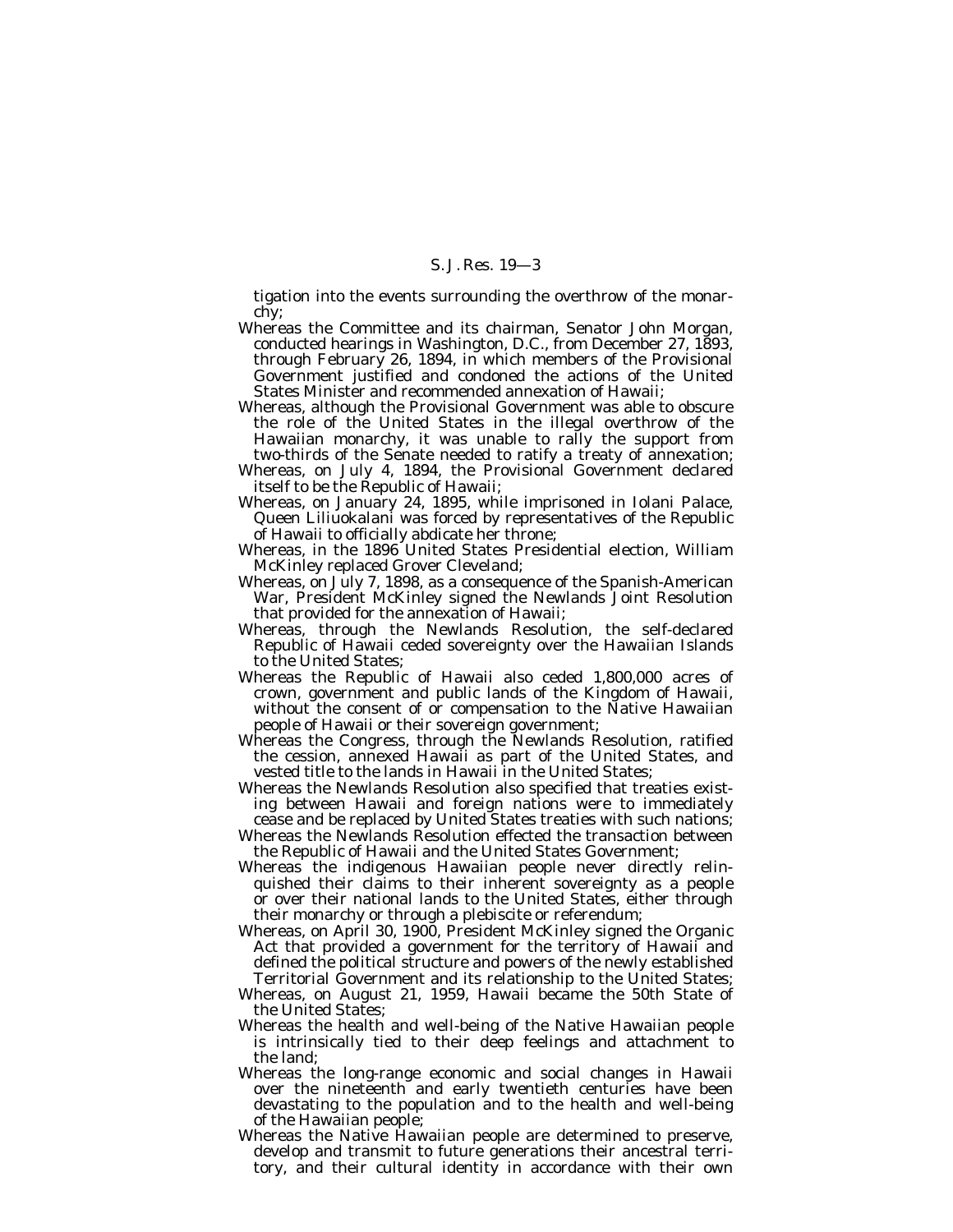spiritual and traditional beliefs, customs, practices, language, and social institutions;

- Whereas, in order to promote racial harmony and cultural understanding, the Legislature of the State of Hawaii has determined that the year 1993 should serve Hawaii as a year of special reflection on the rights and dignities of the Native Hawaiians in the Hawaiian and the American societies;
- Whereas the Eighteenth General Synod of the United Church of Christ in recognition of the denomination's historical complicity in the illegal overthrow of the Kingdom of Hawaii in 1893 directed the Office of the President of the United Church of Christ to offer a public apology to the Native Hawaiian people and to initiate the process of reconciliation between the United Church of Christ and the Native Hawaiians; and
- Whereas it is proper and timely for the Congress on the occasion of the impending one hundredth anniversary of the event, to acknowledge the historic significance of the illegal overthrow of the Kingdom of Hawaii, to express its deep regret to the Native Hawaiian people, and to support the reconciliation efforts of the State of Hawaii and the United Church of Christ with Native Hawaiians: Now, therefore, be it

*Resolved by the Senate and House of Representatives of the United States of America in Congress assembled,*

#### **SECTION 1. ACKNOWLEDGMENT AND APOLOGY.**

The Congress—

(1) on the occasion of the 100th anniversary of the illegal overthrow of the Kingdom of Hawaii on January 17, 1893, acknowledges the historical significance of this event which resulted in the suppression of the inherent sovereignty of the Native Hawaiian people;

(2) recognizes and commends efforts of reconciliation initiated by the State of Hawaii and the United Church of Christ with Native Hawaiians;

(3) apologizes to Native Hawaiians on behalf of the people of the United States for the overthrow of the Kingdom of Hawaii on January 17, 1893 with the participation of agents and citizens of the United States, and the deprivation of the rights of Native Hawaiians to self-determination;

(4) expresses its commitment to acknowledge the ramifications of the overthrow of the Kingdom of Hawaii, in order to provide a proper foundation for reconciliation between the United States and the Native Hawaiian people; and

(5) urges the President of the United States to also acknowledge the ramifications of the overthrow of the Kingdom of Hawaii and to support reconciliation efforts between the United States and the Native Hawaiian people.

#### **SEC. 2. DEFINITIONS.**

As used in this Joint Resolution, the term ''Native Hawaiian'' means any individual who is a descendent of the aboriginal people who, prior to 1778, occupied and exercised sovereignty in the area that now constitutes the State of Hawaii.